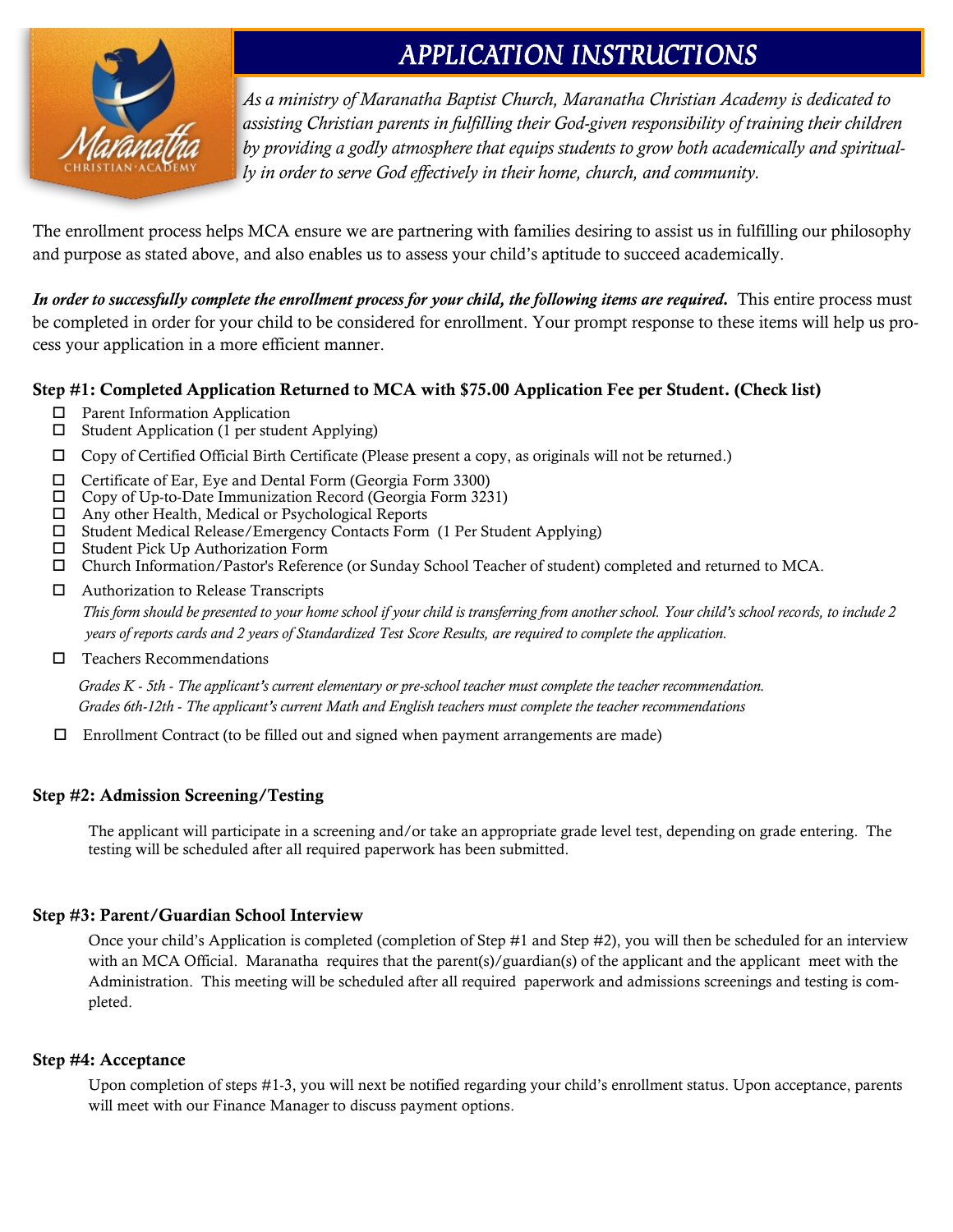# Parent/Guardian Information

| Title                                                                                                                             | First                   |            |                                |              | Last                             |                               |                               |
|-----------------------------------------------------------------------------------------------------------------------------------|-------------------------|------------|--------------------------------|--------------|----------------------------------|-------------------------------|-------------------------------|
|                                                                                                                                   |                         |            |                                |              | Custody: Y/N                     |                               | <b>Student Residence: Y/N</b> |
|                                                                                                                                   | Relationship to Student |            |                                |              |                                  |                               |                               |
| Address                                                                                                                           |                         |            | City                           |              | State                            |                               | Zip                           |
|                                                                                                                                   |                         |            |                                |              | Receive Text Msgs. $\square$ Yes |                               | $\Box$ No                     |
| Home Phone                                                                                                                        |                         | Cell Phone |                                |              |                                  |                               |                               |
|                                                                                                                                   |                         |            |                                |              |                                  |                               |                               |
| Work Phone                                                                                                                        |                         |            | E-mail Address                 |              |                                  |                               |                               |
|                                                                                                                                   |                         |            |                                |              |                                  |                               |                               |
| Title<br>First                                                                                                                    |                         |            |                                | Last         |                                  |                               |                               |
|                                                                                                                                   |                         |            |                                | Custody: Y/N |                                  | <b>Student Residence: Y/N</b> |                               |
| Relationship to Student                                                                                                           |                         |            |                                |              |                                  |                               |                               |
|                                                                                                                                   |                         |            |                                |              |                                  |                               |                               |
| Address                                                                                                                           |                         |            | City                           |              | State                            |                               | Zip                           |
|                                                                                                                                   |                         |            |                                |              | Receive Text Msgs. $\Box$ Yes    |                               | $\Box$ No                     |
| Home Phone                                                                                                                        |                         | Cell Phone |                                |              |                                  |                               |                               |
|                                                                                                                                   |                         |            |                                |              |                                  |                               |                               |
| Work Phone                                                                                                                        |                         |            | E-mail Address                 |              |                                  |                               |                               |
|                                                                                                                                   |                         |            |                                |              |                                  |                               |                               |
| Title<br>First                                                                                                                    |                         |            |                                | Last         |                                  |                               |                               |
|                                                                                                                                   |                         |            |                                | Custody: Y/N |                                  |                               | <b>Student Residence: Y/N</b> |
| Relationship to Student                                                                                                           |                         |            |                                |              |                                  |                               |                               |
|                                                                                                                                   |                         |            |                                |              |                                  |                               |                               |
| Address                                                                                                                           |                         |            | City                           |              | State                            |                               | Zip                           |
|                                                                                                                                   |                         |            |                                |              |                                  |                               |                               |
|                                                                                                                                   |                         |            |                                |              | Receive Text Msgs. $\square$ Yes |                               | $\Box$ No                     |
| Home Phone                                                                                                                        |                         | Cell Phone |                                |              |                                  |                               |                               |
|                                                                                                                                   |                         |            |                                |              |                                  |                               |                               |
| Work Phone                                                                                                                        |                         |            | E-mail Address                 |              |                                  |                               |                               |
| If either parent (or step-parent) is forbidden by court order from having access to the child or school records, please give that |                         |            |                                |              |                                  |                               |                               |
|                                                                                                                                   |                         |            |                                |              |                                  |                               |                               |
|                                                                                                                                   |                         |            |                                |              |                                  |                               |                               |
|                                                                                                                                   |                         |            | <b>Grandparent Information</b> |              |                                  |                               |                               |

*\_\_\_\_\_\_\_\_\_\_\_\_\_\_\_\_\_\_\_\_\_\_\_\_\_\_\_\_\_\_\_\_\_\_\_\_\_\_\_\_\_\_\_\_\_\_\_\_\_\_\_\_\_\_\_\_\_\_\_\_\_\_\_\_\_\_\_\_\_\_\_\_\_\_\_\_\_\_\_\_\_\_\_\_\_\_\_\_\_\_\_\_\_\_\_\_\_\_\_\_\_\_\_\_\_\_\_\_\_\_\_\_\_\_\_*

AS.

*Name E-mail Address*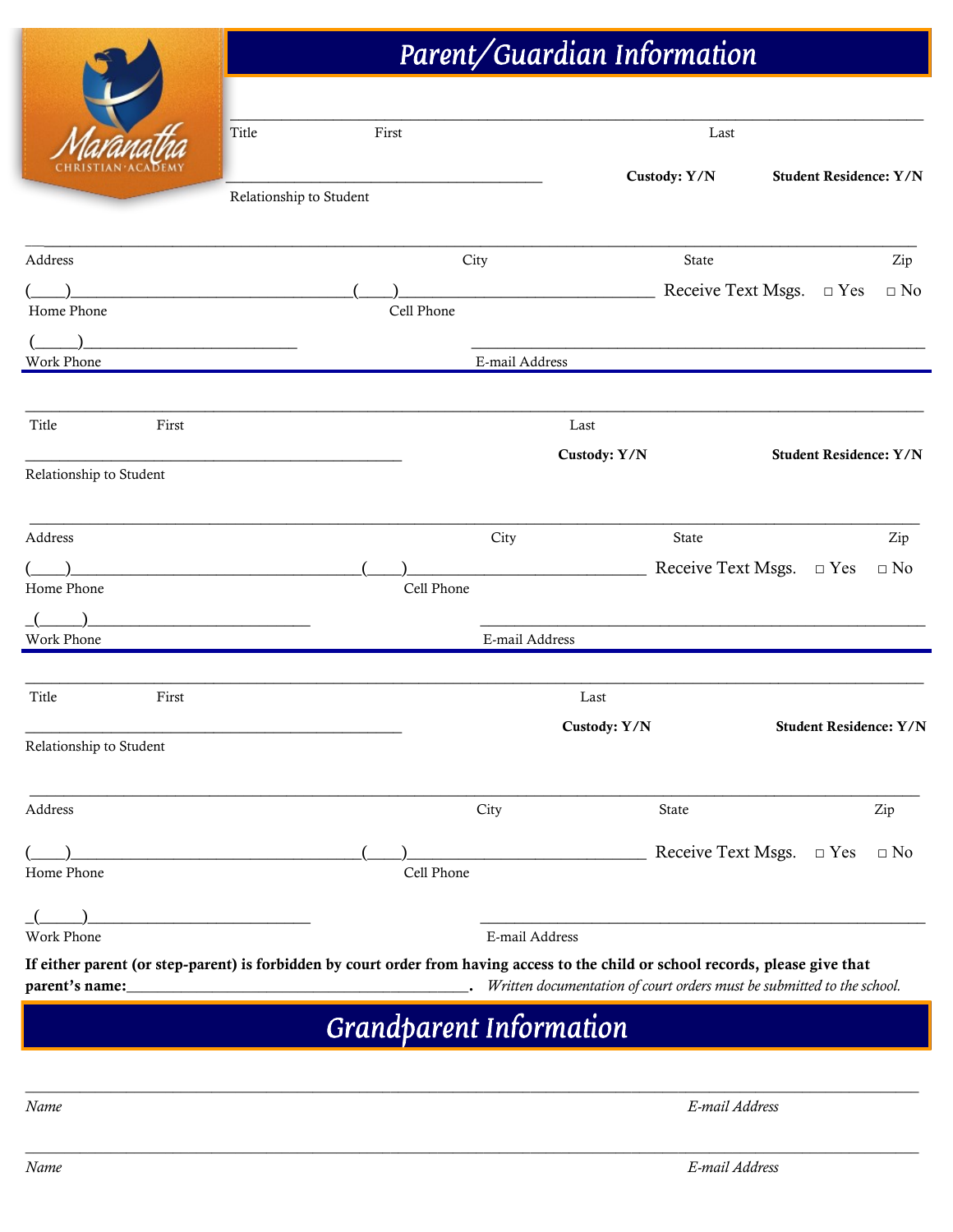## Student Application

| First                                                                                                                                                                                                                                                                                                                                                                                                                                                                                                                                                                                                                                                                                                                                                                                                                                                                                                                                                                                                                                                                                                                                                                                                                                                                                                                                                                                                  |               |                      | Middle |                                               | Last                 |
|--------------------------------------------------------------------------------------------------------------------------------------------------------------------------------------------------------------------------------------------------------------------------------------------------------------------------------------------------------------------------------------------------------------------------------------------------------------------------------------------------------------------------------------------------------------------------------------------------------------------------------------------------------------------------------------------------------------------------------------------------------------------------------------------------------------------------------------------------------------------------------------------------------------------------------------------------------------------------------------------------------------------------------------------------------------------------------------------------------------------------------------------------------------------------------------------------------------------------------------------------------------------------------------------------------------------------------------------------------------------------------------------------------|---------------|----------------------|--------|-----------------------------------------------|----------------------|
|                                                                                                                                                                                                                                                                                                                                                                                                                                                                                                                                                                                                                                                                                                                                                                                                                                                                                                                                                                                                                                                                                                                                                                                                                                                                                                                                                                                                        |               |                      |        |                                               |                      |
| Student Resides With: □Both Parents                                                                                                                                                                                                                                                                                                                                                                                                                                                                                                                                                                                                                                                                                                                                                                                                                                                                                                                                                                                                                                                                                                                                                                                                                                                                                                                                                                    | $\Box$ Father | $\Box$ Mother        |        | $\Box$ Other $\Box$ Other $\Box$ Other $\Box$ |                      |
| <b>Address</b>                                                                                                                                                                                                                                                                                                                                                                                                                                                                                                                                                                                                                                                                                                                                                                                                                                                                                                                                                                                                                                                                                                                                                                                                                                                                                                                                                                                         |               | City                 |        | Zip                                           | County               |
| Home Phone                                                                                                                                                                                                                                                                                                                                                                                                                                                                                                                                                                                                                                                                                                                                                                                                                                                                                                                                                                                                                                                                                                                                                                                                                                                                                                                                                                                             |               | Student's Cell Phone |        |                                               | Social Security #    |
| Has your child previously attended Maranatha Christian Academy? $\Box$ Yes $\Box$ No What Year/Grade:<br>1.<br>Has your child ever failed a grade or been retained in a class from any school? $\Box$ Yes $\Box$ No<br>2.<br>Has your child ever been dismissed from or been refused admission to another school? $\Box$ Yes $\Box$ No<br>3.<br>Has your child ever been involved in disciplinary action beyond a teacher's involvement (sent to the principal, etc.)? $\Box$ Yes $\Box$ No<br>4.<br>Has your child ever had problems with attendance (tardiness)? $\Box$ Yes $\Box$ No<br>5.<br>6.<br>Does your child have a Learning Disability? $\Box$ Yes $\Box$ No Has your child ever had, or currently have, an IEP? $\Box$ Yes $\Box$ No<br>7.<br>Any psychological educational evaluations? $\Box$ Yes $\Box$ No If yes, please include a copy of all testing that has been done.<br>8.<br>Has your child ever utilized the services of a counselor in a private practice, psychiatrist, or clinical psychologist?<br>9.<br>10. Has your child ever used (or currently using) alcohol, illegal drugs, or tobacco products? $\Box$ Yes $\Box$ No<br>11. Has your child had any encounters with law enforcement, juvenile, or legal agencies? $\Box$ Yes $\Box$ No<br>12. Please list below your child's extracurricular interests, abilities (including musical instruments) and achievements: |               |                      |        |                                               | $\Box$ Yes $\Box$ No |

13. Please explain why you would like your child to attend Maranatha Christian Academy:

### School Covenant Commitment– For the Student: Grades 6-12

 $\overline{\phantom{a}}$  , and the set of the set of the set of the set of the set of the set of the set of the set of the set of the set of the set of the set of the set of the set of the set of the set of the set of the set of the s  $\overline{\phantom{a}}$  , and the set of the set of the set of the set of the set of the set of the set of the set of the set of the set of the set of the set of the set of the set of the set of the set of the set of the set of the s

I desire to attend Maranatha Christian Academy, and am willing to be under the authority of my parents in submitting and deferring to their wishes concerning enrollment at Maranatha Christian Academy.

I understand that Christian teachers are in partnership with my parents. I will strive to obey them also, as they seek to train me according to God's Word.

With the help of the Holy Spirit, I will seek to live a godly life in and out of school in order that Jesus Christ will be glorified.

I understand that failure to uphold these principles and guidelines of the Parent/Student Handbook may result in my

 $\_$  , and the set of the set of the set of the set of the set of the set of the set of the set of the set of the set of the set of the set of the set of the set of the set of the set of the set of the set of the set of th

dismissal from Maranatha Christian Academy.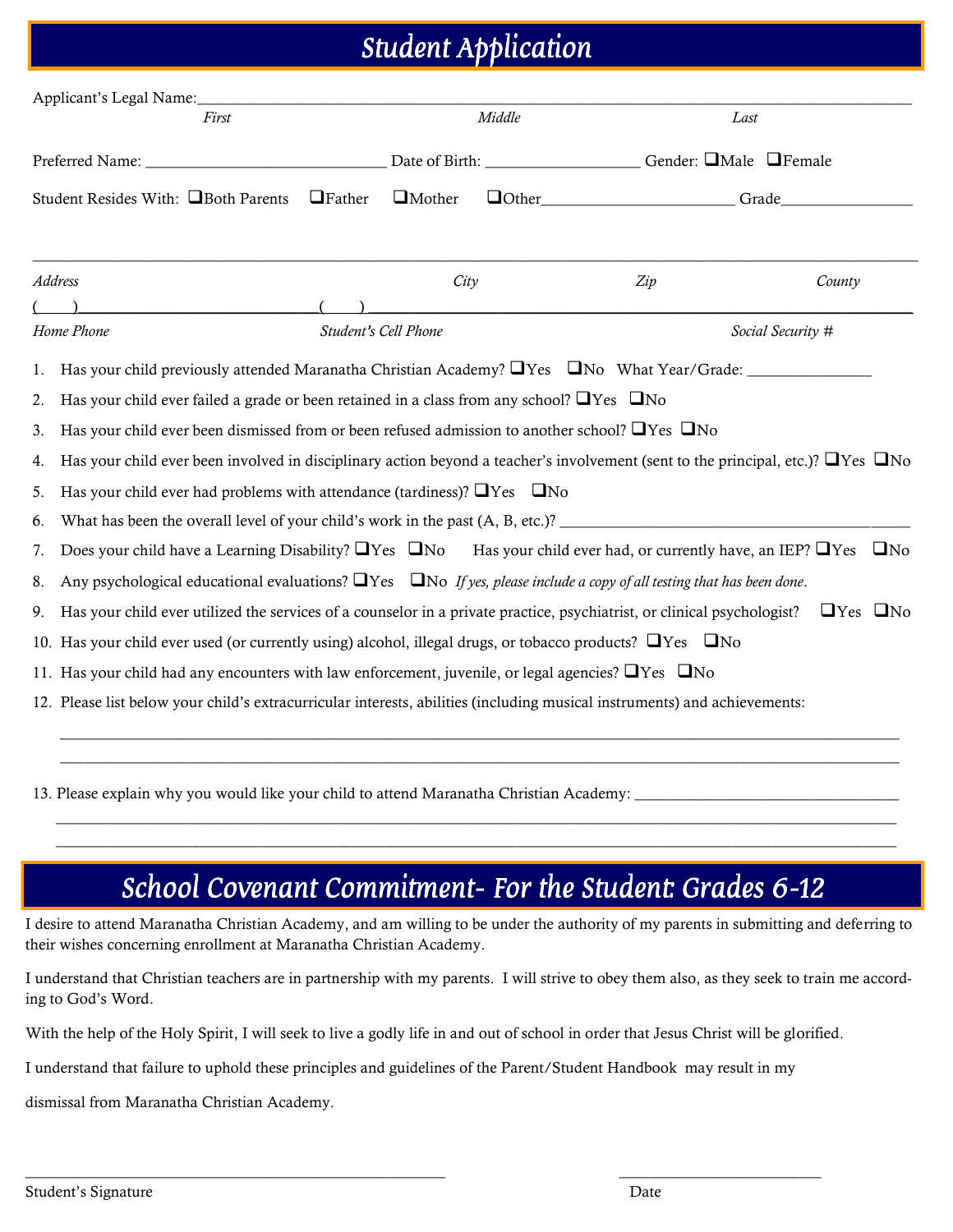

# Student Pick-Up Authorization

2020-2021

If you plan to have someone else other than yourself pick up your child, please fill out this form. ONLY PERSONS NAMED ON THIS FORM WILL BE ALLOWED TO PICK UP YOUR CHILD, without you, the parent/guardian, calling the school first. Proper identification (Driver's License) will be required.

#### PARENT/GUARDIAN NAMES: \_\_\_\_\_\_\_\_\_\_\_\_\_\_\_\_\_\_\_\_\_\_\_\_\_\_\_\_\_\_\_\_\_\_\_\_\_\_\_\_\_\_\_\_\_\_\_\_\_\_ *(Please Print)*

\_\_\_\_\_\_\_\_\_\_\_\_\_\_\_\_\_\_\_\_\_\_\_\_\_\_\_\_\_\_\_\_\_\_\_\_\_\_\_\_\_\_\_\_\_\_\_\_\_\_ *(Please Print)*

 *Parents listed above will be included on the pick up list automatically.*

**STUDENTS NAME(s)** (List all children this form applies to. If you have a child that has different pick up requirements, please fill out an additional form)

#### INDIVIDUALS AUTHORIZED TO PICK UP MY/OUR CHILD

| Name of Pickup Person                              | Phone Number                        |
|----------------------------------------------------|-------------------------------------|
|                                                    |                                     |
| Relationship to Student                            | Special Pickup Days or Instructions |
|                                                    |                                     |
| Name of Pickup Person                              | Phone Number                        |
|                                                    |                                     |
| Relationship to Student                            | Special Pickup Days or Instructions |
|                                                    |                                     |
| Name of Pickup Person                              | Phone Number                        |
|                                                    |                                     |
| Relationship to Student                            | Special Pickup Days or Instructions |
|                                                    |                                     |
| Name of Pickup Person                              | Phone Number                        |
|                                                    |                                     |
| Relationship to Student                            | Special Pickup Days or Instructions |
|                                                    |                                     |
| INDIVIDUALS NOT AUTHORIZED TO PICK UP MY/OUR CHILD |                                     |
|                                                    |                                     |

| Name of Unauthorized Person(s)                                                                                             | Please note that any parent who has legal custody (either shared<br>or full) shall have legal authorization to pick up the child unless<br>legal documents to the contrary are presented to the school. |
|----------------------------------------------------------------------------------------------------------------------------|---------------------------------------------------------------------------------------------------------------------------------------------------------------------------------------------------------|
| Relationship to Student:                                                                                                   | DOCUMENTS ON FILE:<br><b>YES</b><br>NΟ                                                                                                                                                                  |
| By filling out this form you authorize Maranatha Christian Academy to release your child to any authorized persons listed. |                                                                                                                                                                                                         |
| Parent/Guardian Signature                                                                                                  | Date                                                                                                                                                                                                    |
|                                                                                                                            |                                                                                                                                                                                                         |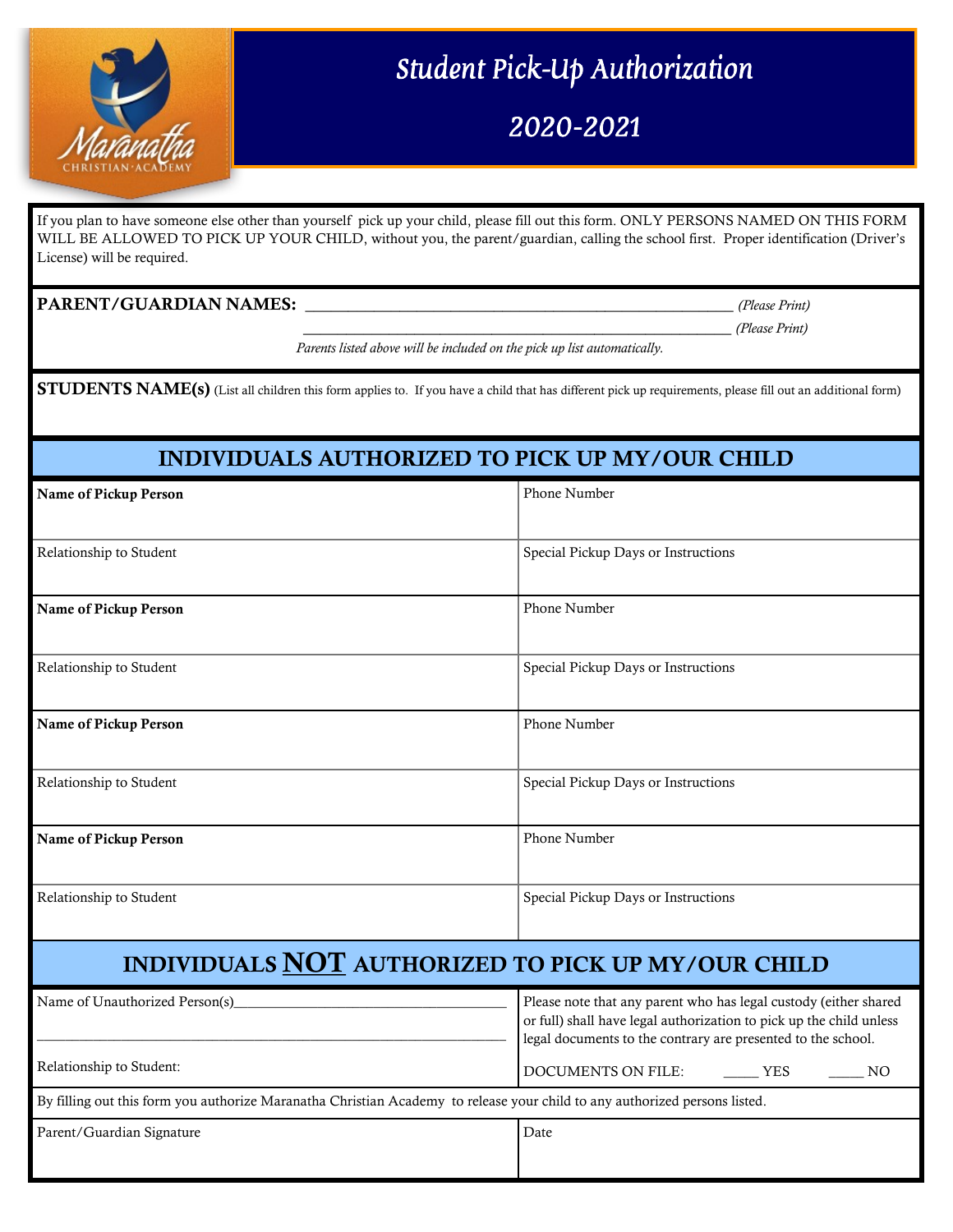

# Student Medical Release/Emergency Contacts

### 2020-2021

| Student Name:                                                                                                                        | Date Of Birth:             | Grade:                |
|--------------------------------------------------------------------------------------------------------------------------------------|----------------------------|-----------------------|
| Emergency Contact Numbers: 1) 2) 2<br>Name                                                                                           | Name                       | Name                  |
|                                                                                                                                      | <b>MEDICAL INFORMATION</b> |                       |
| Check the appropriate box if your student has or has ever had any of the following medical conditions. Please explain under remarks. |                            |                       |
| Allergies                                                                                                                            | Epilepsy                   | Dizziness or Fainting |

|          | Asthma            | Hay Fever          | 10. | Physical Handicap               |
|----------|-------------------|--------------------|-----|---------------------------------|
|          | Bee/Wasp Reaction | Heart Trouble      |     | <b>Respiratory Problems</b>     |
|          | <b>Diabetes</b>   | Penicillin Allergy |     | Any Medical Problems not listed |
| Remarks: |                   |                    |     |                                 |

Does your child take prescribed medication regularly? Yes \_\_\_\_\_\_ No \_\_\_\_\_\_ If so, what medication? \_

Will your child require an epi-pen or asthma inhaler on site? \_\_\_Yes \_\_\_No. If, YES, please provide one to keep on site at school. If medication is taken at school, please provide medications and any instructions we need to know about administering this medication.\_\_\_\_\_\_\_\_\_\_\_\_\_\_\_\_\_\_\_\_\_\_\_\_\_\_\_\_\_\_\_\_\_\_\_\_\_\_\_\_\_\_\_\_\_\_\_\_\_\_\_\_\_\_\_\_\_\_\_\_\_\_\_\_\_\_\_\_\_\_\_\_\_\_\_\_\_\_\_\_\_\_\_\_\_\_\_\_\_\_\_\_\_\_\_\_\_\_\_\_\_\_\_\_\_\_\_\_

 $\_$  , and the set of the set of the set of the set of the set of the set of the set of the set of the set of the set of the set of the set of the set of the set of the set of the set of the set of the set of the set of th

Is MCA authorized to give OTC medications?  $\Box$  Yes  $\Box$  No If so, then check all that are approved: Luprofen Acetaminophen Tums Pepto-Bismol

#### EMERGENCY CONTACTS

The people listed below have authority to be contacted regarding the above named student in the event a parent/guardian cannot be reached. Please include non-custodial parent(s) and daycare provider if applicable. Contact must be 18 or older.

| Last Name | First Name | Relationship<br>to Student | Home # | Cell# | Other Phone # |
|-----------|------------|----------------------------|--------|-------|---------------|
|           |            |                            |        |       |               |
|           |            |                            |        |       |               |
|           |            |                            |        |       |               |
|           |            |                            |        |       |               |

In case of an emergency, we will provide this information to the hospital or physician on call.

\_\_\_\_\_\_\_\_\_\_\_\_\_\_\_\_\_\_\_\_\_\_\_\_\_\_\_\_\_\_\_\_\_\_\_\_\_\_\_\_\_\_\_ \_\_\_\_\_\_\_\_\_\_\_\_\_\_\_\_\_\_\_\_\_\_\_\_\_\_\_\_\_\_\_\_\_\_

| Student <sup>3</sup> | אכ | Jentist | Dh. |
|----------------------|----|---------|-----|
| Physician:           | .  |         | .   |
|                      |    |         |     |

#### PARENT/GUARDIAN RELEASE

As the parent/legal guardian of the above named minor, I authorize representatives of Maranatha Christian Academy to administer the medication mentioned above. In the event I cannot be reached, I authorize a representative of Maranatha Christian Academy to consent to any X-ray examination, anesthetic, medical, dental, or surgical treatment which will aid the hospital and/or health care practitioner in making a diagnosis and providing emergency treatment for my child. I agree to be financially responsible for all costs and fees incurred in the emergency treatment provided to my child, including, but not limited to , emergency medical transportation deemed necessary by the attending staff, adult, paramedic, or healthcare practitioner. I understand that every reasonable effort will be made to contact me before these actions are taken.